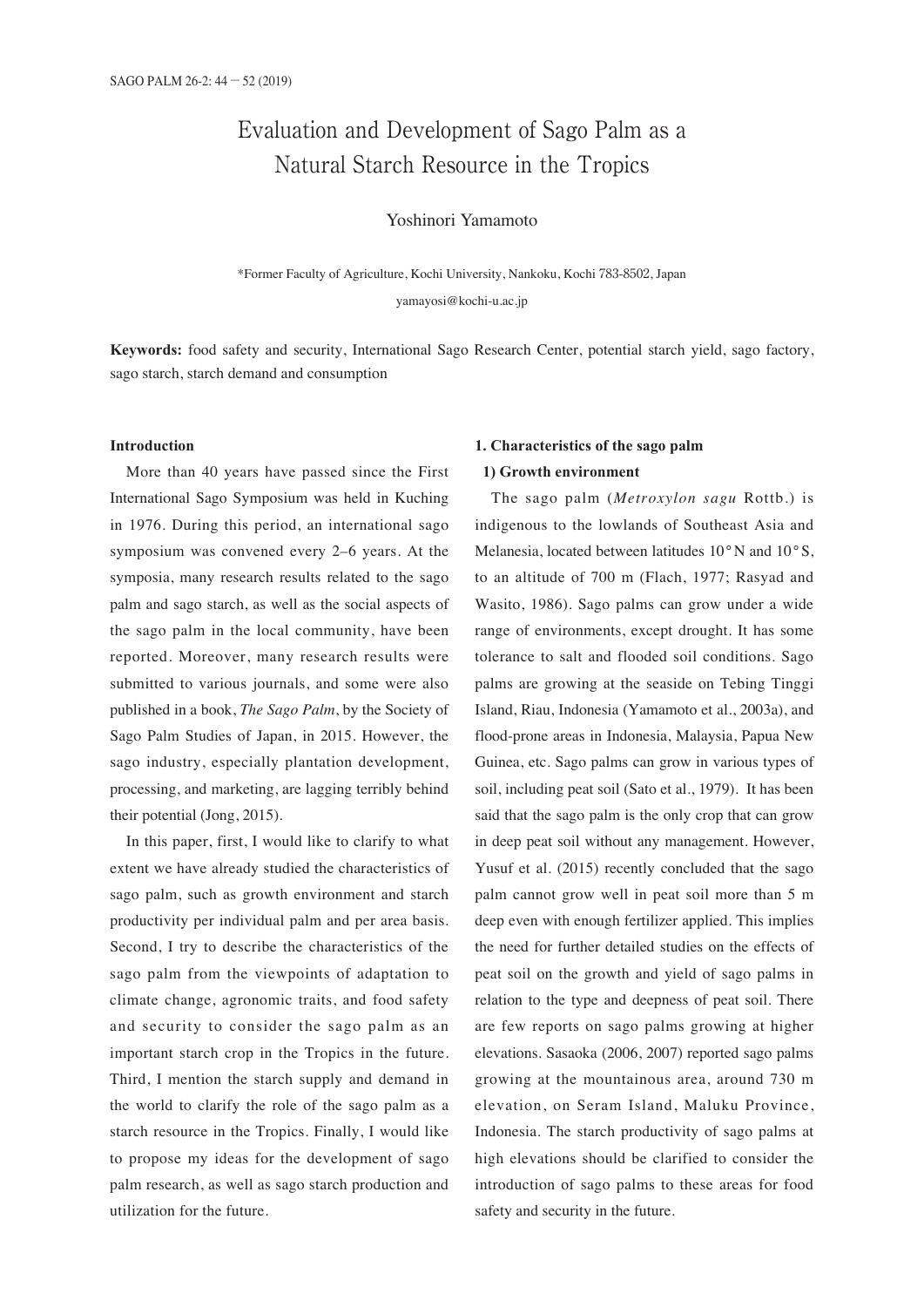#### **2) Starch productivity**

#### **(1) Starch productivity of individual palms**

The starch productivity of individual sago palms varied greatly—almost 0 to 1000 kg dry starch—by regions and/or folk varieties (hereafter, variety) (Yamamoto, 2015a). Wild-type sago palms growing in the presumed area of origin showed low starch content due to suspected less efficient processes of synthesizing starch from sugars (Yanagidate et al., 2009). Moreover, sago palms growing in natural sago forests showed higher water percentages in the pith (Yamamoto, 2016). The starch productivity of cultivated sago palms is mainly determined by the biomass produced until harvesting (flower bud formation to the flowering stage), but not by differences in the ratios of dry matter distribution to the harvested portion (pith) or starch percentage in the pith (Yamamoto, 2015b; Yamamoto et al., 2016). The biomass is mainly determined by the leaf area per palm, and the differences in leaf area per palm among the varieties are determined by the differences in leaf area per leaf caused by differences in the leaflet width (Yamamoto et al., 2014; 2016). The growth duration from trunk formation to harvesting also affects the starch yield through the biomass production (Yamamoto, 2011).

Starch productivity is also affected by environmental conditions, such as soil types, underground water levels, sea water invasion, and elevation. Although Yusuf et al. (2015) reported the impossibility of cultivating sago palms as an economic crop in peat soil more than 5 m deep, some researchers have reported that the starch productivity of sago palms grown in deep peat soil were comparable to that of those grown in mineral soil (Sim and Ahmed, 1978; Kueh et al., 1991; Yamamoto et al., 2003b).

Sago palms can tolerate flood water during monsoon season in Southeast Asia and Melanesia, but it cannot form trunk under deep water throughout the year. The sago palm tolerates sea water invasion, to some extent, and this mechanism has been clarified by Ehara et al. (2006, 2008). Sago palms at the seaside of Tebing Tinggi Island showed greatly inferior growth and starch

yield as compared to those growing more than 100 m from the sea, although the starch percentage in the pith was comparable to that of palms growing inland (Yamamoto et al., 2003a). Sago palms growing at elevations over 730 m showed slightly thicker diameters and slightly shorter statures, as compared to those growing in lowlands (Sasaoka, 2006; 2007). The starch content in the pith of sago palms growing at higher elevation may be lower than that of those growing in lowlands.

Cultivation management, such as thinning suckers, water management, fertilizer application, weeding, etc., may strongly affect the growth and starch yield of sago palms, but there are few reports related to these factors. Under high density conditions without thinning, trunks grew longer, but the diameter became slender (Yamamoto, 2015a), and starch percentages in the pith were also lower in these palms. It takes a long time to clarify the effects of cultivation management on growth and starch yields, but it is essential for establishing a sago plantation with sustainable and stable production in the future. Regarding sucker management, Nakamura et al. (2015) and Nabeya et al. (2015) analyzed the growth patterns of sago palm suckers after transplanting.

Regarding the starch productivity of sago palms, it is important to recognize the differences in starch yield by different extraction methods. Chemical analysis showed that, as compared to 100% starch extraction efficiency when using acid such as perchloric acid, extraction efficiency was about 80% and about 50% when using the electric blender and the traditional extraction method, respectively (Miyazaki et al., 2006; Schuiling, 2006; Yamamoto et al., 2007).

#### **(2) Starch productivity of sago palm per land area**

As compared to research data regarding the starch yield of individual palms, there are few reports regarding the starch productivity per land area. One reason for the limited research on starch productivity per land area of sago palms may be that sago palms grow in a scattered fashion, and it is difficult to find appropriate sites with uniform palm density. Following the quadrat method and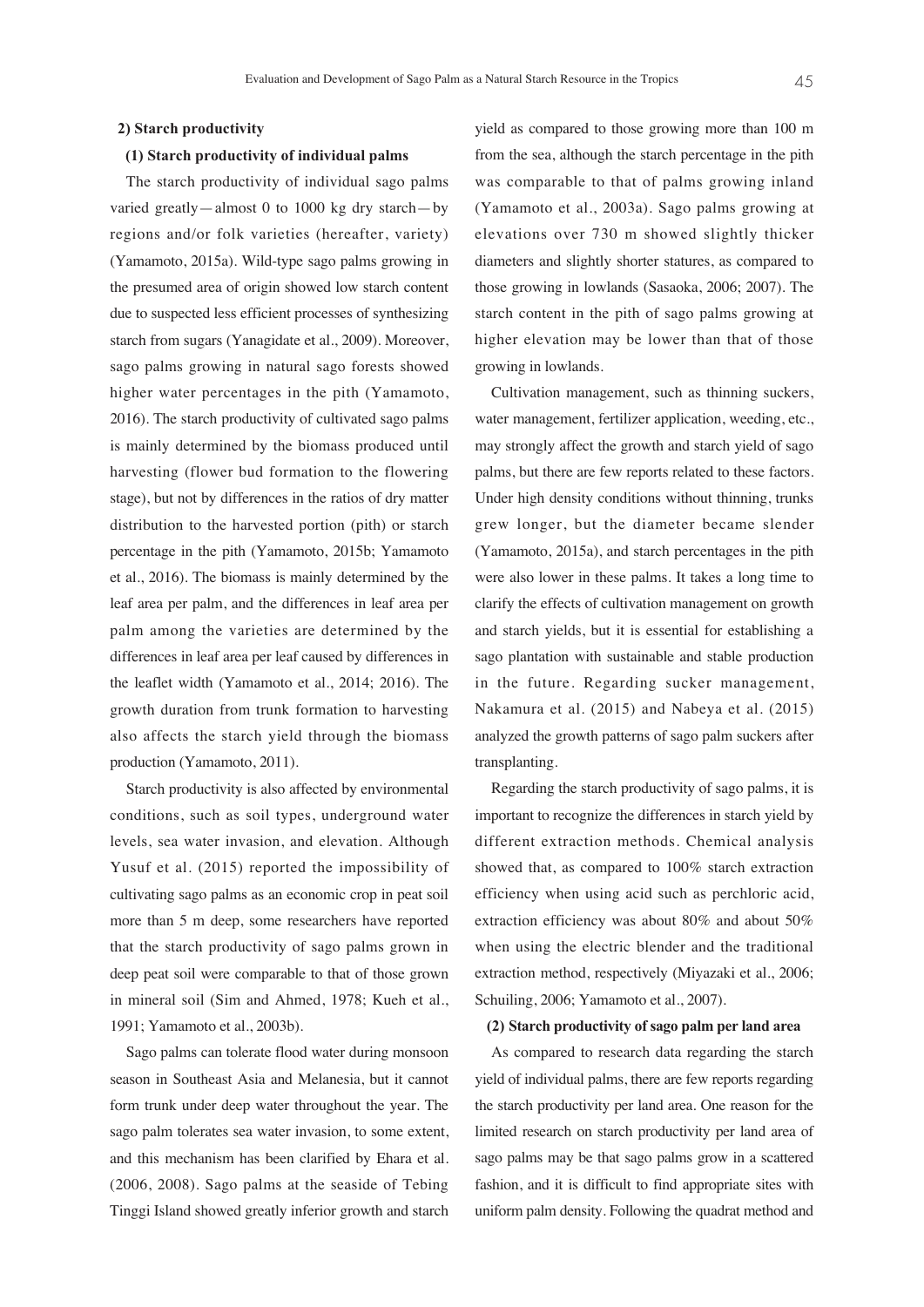counting and measuring the length of all trees that have formed trunks, Osozawa (1990), Yamamoto et al. (2008), and Yanagidate et al. (2009) reported changes in the starch yield per ha over time at a few sago palm gardens in Luwu, South Sulawesi; Tebing Tinggi Island, Riau; and Kendari, Southeast Sulawesi Indonesia, respectively. According to the data obtained, the starch yield (by chemical analysis) per ha ranged from 4.5 to 13.5 tons (average: 9 tons) per year in South Sulawesi and from 1.4 to 22.2 tons (average: 10.2 tons) per year in Riau. The results clearly showed that if suckers were not well controlled, it would be very difficult to achieve sustainable and stable starch production, and the yield

combining the number of harvestable palms per ha, the total number, and 1/2 and 1/3 at densities of 8 m x 8 m and 10 m x 10 m, respectively, that is 33–156 palms/ha, and estimated the range of the realizable starch yield of sago palms as being 3.3–124.8 t/ha/year. Considering the reduction of the harvestable number of palms when the individual palm starch yield is increased, he estimated the potential yield to be 25–40 t/ha/year.

### **(3) Sago starch productivity as compared with that of other starch crops**

The starch productivity of the sago palm was compared with that of other major cereal, root, and tuber crops (Yamamoto, 2015a) (Table 1). For the

| Crop                | World average             | Water                | Starch <sup>4)</sup> | Starch yield |
|---------------------|---------------------------|----------------------|----------------------|--------------|
|                     | yield <sup>1)</sup> (t/a) | content $(\% )$      | $(\%)$               | (t/ha)       |
| Rice                | $4.41^{2}$ $(3.09)^{3}$   | 15.5                 | 73.8                 | 2.28         |
| Wheat               | 3.11                      | 13.0                 | 69.4                 | 2.16         |
| Maize               | 4.92                      | 14.5                 | 70.6                 | 3.47         |
| Cassava             | 12.88                     | 70.3                 | $30.0 - 33.3$        | $3.9 - 4.3$  |
| <b>Sweet Potato</b> | 12.75                     | 66.1                 | $15.0 - 30.0$        | $1.9 - 3.8$  |
| Potato              | 19.00                     | 75.8                 | $10.0 - 30.0$        | $1.9 - 5.7$  |
|                     |                           |                      |                      |              |
| Sago palm           | Starch yield              | No. of harvestable   | Starch yield         |              |
|                     | (kg/palm)                 | palms $(/\text{ha})$ | (t/ha)               |              |
| Case A              | 100                       | 3.0<br>30            |                      |              |
|                     |                           | 50                   | 5.0                  |              |
| Case B              | 200<br>30                 |                      | 6.0                  |              |
|                     |                           | 50                   | 10.0                 |              |
| Case C              | 300                       | 30                   | 9.0                  |              |
|                     |                           | 50                   | 15.0                 |              |

**Table 1.** Comparison of starch yield of sago palm with that of major cereal, root and tuber crops.

1) FAOSTAT (2012). 2) Paddy yield. 3) Brown rice yield (paddy yield x 0.7). 4) Rough value. Source; Yamamoto (2015).

gradually decreased with years of harvesting. These results also clearly show the importance of managing sago gardens or plantations for sustainable and stable starch production.

Regarding the potential starch yield, Flach (1980) estimated about 25 t/ha/year when 50% of palms are harvestable per year, at a planting density of 6 m x 6 m (277 palms/ha), and the average starch yield per palm is 185 kg. On the other hand, applying the starch yield data of individual palms obtained (100–800 kg), Yamamoto (2006) calculated the starch yield per ha by

major crops, the world average yields from FAOSTAT 2012 are quoted. The starch yields of these crops were calculated by multiplying the average yield and the starch percentage. For the sago palm, Cases A, B, and C indicate reasonable starch yields per palm of 100, 200, and 300 kg, respectively. The starch yields were calculated by multiplying the yield per palm and the number of harvestable palms per ha per year, 30 or 50 palms. These numbers are equivalent to one-third and half of the total number of clumps planted in a 10 m x 10 m square. The results suggest that the starch yield of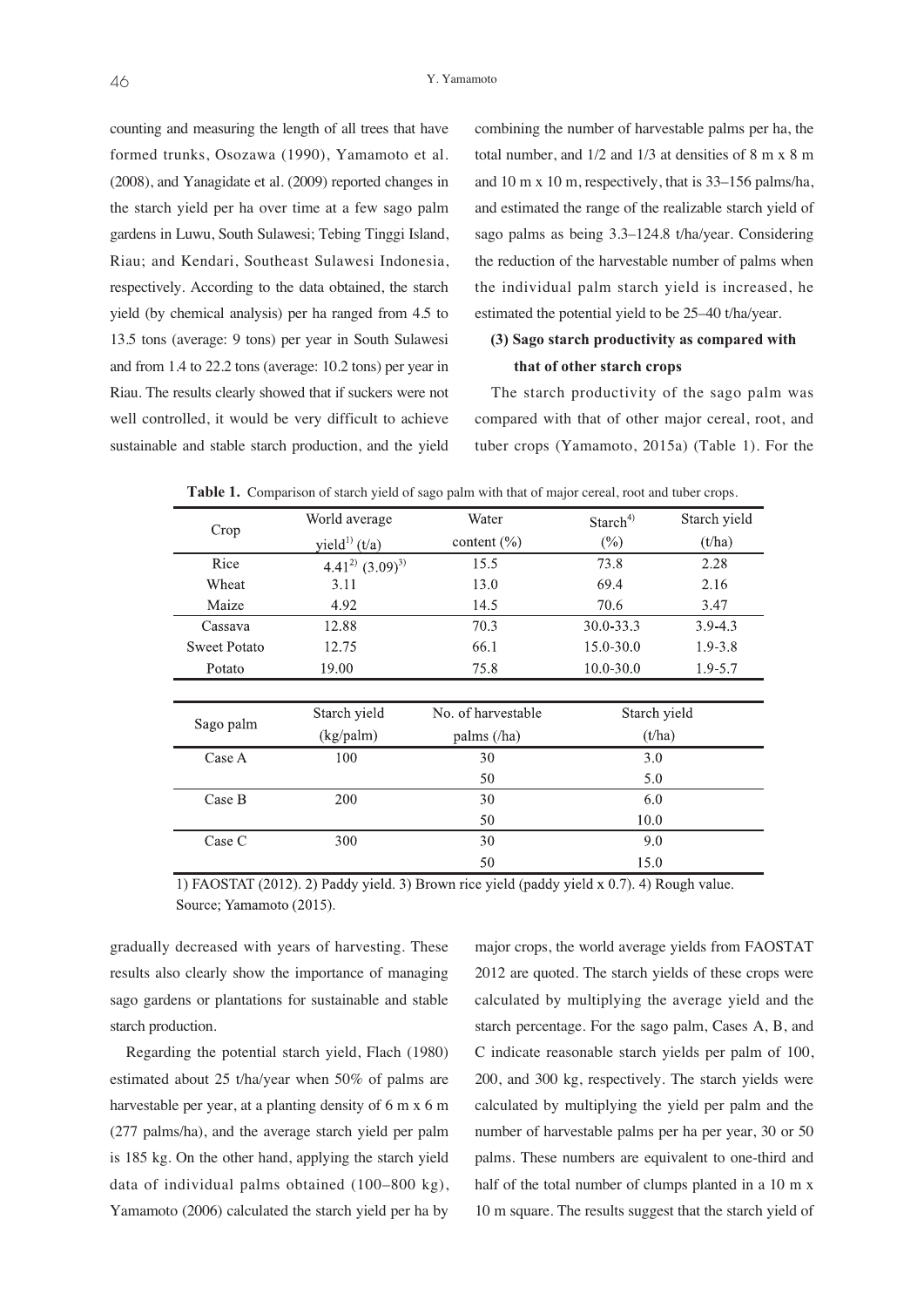the sago palm is considerably higher than those of major cereal, root, and tuber crops.

### **2. Sago palm's tolerance of climate change and its role in food safety and security**

The agronomic characteristics of the sago palm as a starch-accumulating palm were compared with those of cereal, root, and tuber crops (Table 2). Stems (trunks) are utilized in starch accumulation, and the palms are propagated by seed or sucker. Also, the input and techniques for cultivating, harvesting, and postharvest processing are lower and easier, as compared to those of cereal crops. Moreover, the storage ability of starch after drying is as high as in cereals.

Figure 1 shows a comparison of the tolerance of

starch crops to transient heat, droughts, floods, etc., that have occurred frequently with climate change in recent years. It is presumed that in cereals, crops are particularly sensitive during the flowering and ripening period, and in root and tuber crops, crops are susceptible to these transient changes of the meteorological environments during the tuberous root/tuber formation and developmental period. In cereals, when these transient meteorological environments are encountered during the flowering period, fertilization is unsuccessful, to various degrees; consequently, yields are partially reduced, or there is no harvest. Meanwhile, such an encounter at the ripening stage results in the early termination of ripening and poor maturity, resulting in a decreased yield. In root

| $\mathbf{r}$ and $\mathbf{r}$ and $\mathbf{r}$ and $\mathbf{r}$ and $\mathbf{r}$ are not follow that $\mathbf{r}$ and $\mathbf{r}$ |                  |              |                     |             |  |  |  |
|------------------------------------------------------------------------------------------------------------------------------------|------------------|--------------|---------------------|-------------|--|--|--|
| Crop                                                                                                                               | Part for         | Reproductive | Input and teqhnique | Harvest and |  |  |  |
|                                                                                                                                    | utilization      | system       | for cultivation     | preparation |  |  |  |
| Cereals                                                                                                                            | Fruit (seed)     | Seed         | High                | Complicated |  |  |  |
| Root and tuber                                                                                                                     | Root, Tuber      | Root, Tuber  | Medium              | Medium      |  |  |  |
| Sago palm                                                                                                                          | Stem (trunk)     | Sucker, Seed | Low                 | Easy        |  |  |  |
|                                                                                                                                    |                  |              |                     |             |  |  |  |
| Crop                                                                                                                               | Pest and disease | Storage      | Harvesting          |             |  |  |  |
|                                                                                                                                    |                  | ability      | time                |             |  |  |  |
| Cereals                                                                                                                            | Serious          | High         | Seasonal            |             |  |  |  |
| Root and tuber                                                                                                                     | Serious          | Low          | Seasonal            |             |  |  |  |
| Sago palm                                                                                                                          | Rare             | High         | Non-seasonal        |             |  |  |  |

**Table 2. Agronomical characteristics of starch crops**



Fig 1. Comparison of tolerability of starch crops to the climate change \*Transient defective meteorological conditions due to climate change.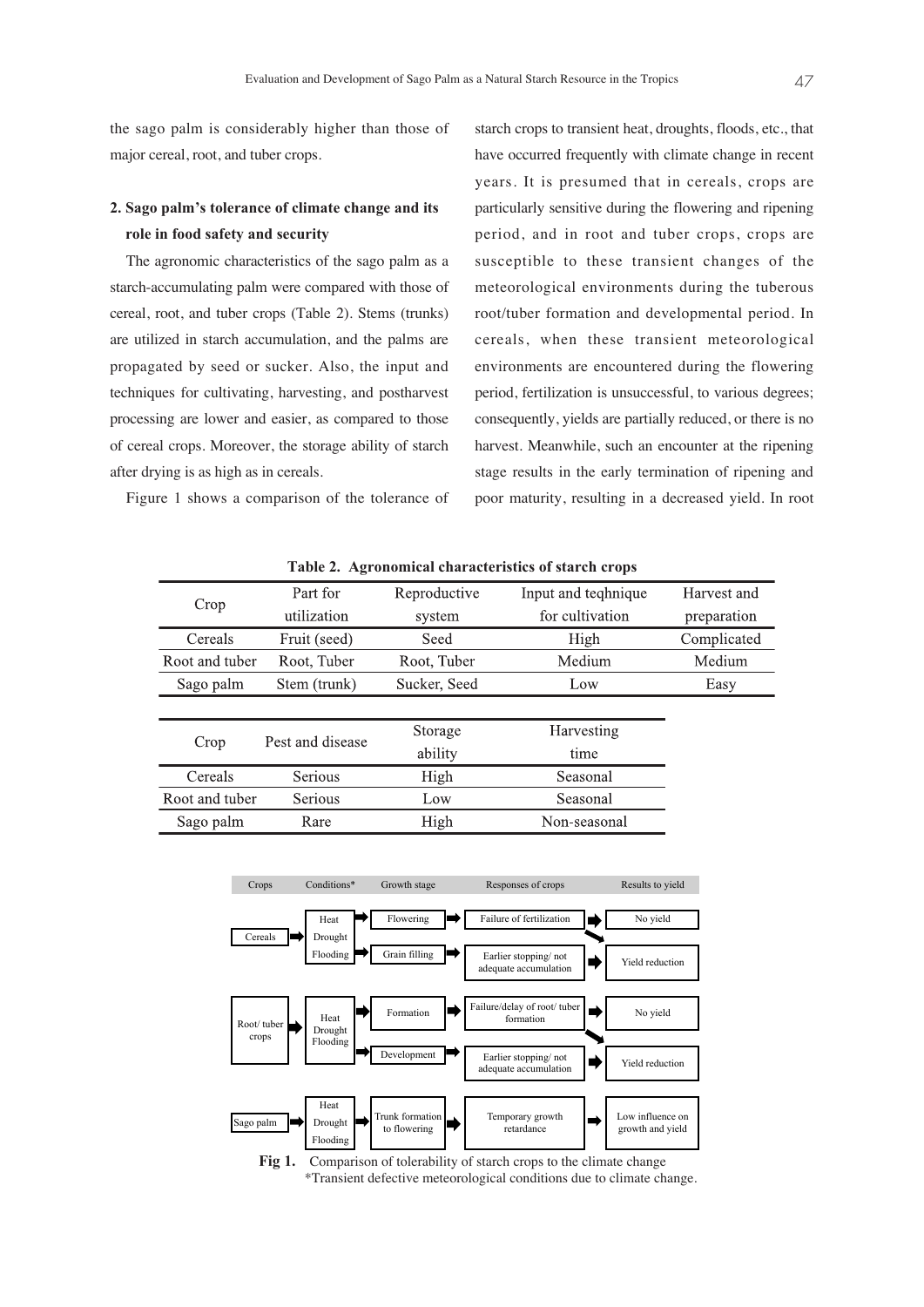and tuber crops, when these defective environments are encountered during the tuberous root/tuber formation period, harvesting is lost or yield is reduced, depending on the retardation and/or degree of formation of the starch storage structure. An encounter during the growth period of tuberous roots/tubers causes low yields due to the early stoppage of starch accumulation and poor accumulation.

As compared to these cereals, roots, and tuber crops, the sago palm's development of the stem (trunk), which is a starch accumulation organ, is little influenced by these transient defective environments. It is estimated that encounters with these defective environments during the starch accumulation period only result in a reduction of starch accumulation for a very short period, as compared to the length of the growing period (from trunk formation and flowering). Therefore, the influence on the final starch yield is small. In other words, the sago palm is considered to be more tolerant of transient defective environments due to climate change than are general annual starch crops. Therefore, much more attention should be paid to the sago palm from the viewpoint of food safety and security in the Tropics.

Next, I tried to consider how many people sago palm can support as an energy supplier as compared with rice (Table 3). For rice, I show the world average paddy yield from FAOSTAT 2012. The average yield (4,410 kg per ha) was converted to the milled rice yield, and

the calorie production per ha was calculated using the calorie per 100 g of milled rice (356 kcal) (Kagawa, 2001). The calorie production per ha was divided by the roughly estimated minimum calorie intake per capita per day (2000 kcal) (UNHCR and WFP, 1997; MAFF 2018) determined to support the population per ha per day. The value is 4,945 for rice. For sago palm, the starch yield per ha was calculated in the same way as mentioned above, that is, combining the starch yield per palm for 100, 200, and 300 kg and the number of harvestable palms per ha, 30 or 50 palms. The starch yield ranged from 3 to 15 ton per ha, and the calorie production per ha was calculated by multiplying the starch yield and calorie per 100 g starch (349 kcal) (Kagawa, 2001). Then, following the same method in rice, we calculated the supporting population per ha per day. As compared to rice (world average yield), the sago palm can support more people in any case, with ratios ranging from 1.06–5.29.

These characteristics and estimations of sago palm suggest that it should be considered as a promising candidate for a supplementary food crop (energy supplier) in the humid tropical countries for food safety and security as well as a promising industrial starch crop.

### **3. Role of sago starch in the starch market and problems as a starch supplier**

The world starch production in 2015 was 38.465

| <b>Rice</b>         |                           |                          |                  |                           |                     |                                                                                                                  |                  |                                |
|---------------------|---------------------------|--------------------------|------------------|---------------------------|---------------------|------------------------------------------------------------------------------------------------------------------|------------------|--------------------------------|
| World               | Paddy vield <sup>1)</sup> | Brown rice <sup>2)</sup> | Starch vield $3$ | Milled rice <sup>4)</sup> | Calorie of $MR^{5}$ | Calorie production                                                                                               |                  | Calorie intake Supporting Pop. |
|                     | (kg/ha)                   | (kg/ha)                  | (kg/ha)          | (kg/ha)                   | (Kcal/100g)         | (Kcal/ha)                                                                                                        | (Kcal/capita/d.) | (No/ha/d.)                     |
| World Avg.          | 4,410                     | 3,087                    | 2,161            | 2,778                     | 356                 | 9,889,680                                                                                                        | 2,000            | 4,945                          |
|                     |                           |                          |                  |                           |                     | 1) FAOSTAT (2012). 2) Paddy yield x 0.7. 3) Brown rice yield x 0.7. 4) Brown rice yield x 0.9. 5) Kagawa (2001). |                  |                                |
| Sago palm           |                           |                          |                  |                           |                     |                                                                                                                  |                  |                                |
| Starch yield        | No. of harvestable        |                          | Starch yield     | Calorie <sup>1</sup>      | Calorie production  | Calorie intake                                                                                                   | Supporting Pop.  | Supporting ratio               |
| $(kg/{{\rm palm}})$ | palms (No./ha)            |                          | (kg/ha)          | (Kcal/100g)               | (Kcal/ha)           | (Keal/capita/d.)                                                                                                 | $(No$ ./ha/d.)   | (sago/rice)                    |
| 100                 | 30                        |                          | 3,000            | 349                       | 10,470,000          | 2,000                                                                                                            | 5,235            | 1.06                           |
|                     | 50                        |                          | 5,000            | 349                       | 17,450,000          | 2,000                                                                                                            | 8.725            | 1.76                           |
| 200                 | 30                        |                          | 6,000            | 349                       | 20,940,000          | 2,000                                                                                                            | 10.470           | 2.12                           |
|                     | 50                        |                          | 10.000           | 349                       | 34,900,000          | 2,000                                                                                                            | 17,450           | 3.53                           |
| 300                 | 30                        |                          | 9,000            | 349                       | 31,410,000          | 2,000                                                                                                            | 15,705           | 3.18                           |
|                     | 50                        |                          | 15,000           | 349                       | 52,350,000          | 2,000                                                                                                            | 26,175           | 5.29                           |

**Table 3. Number of peoples can be supported by rice and sago palm**

1) Kagawa (2001).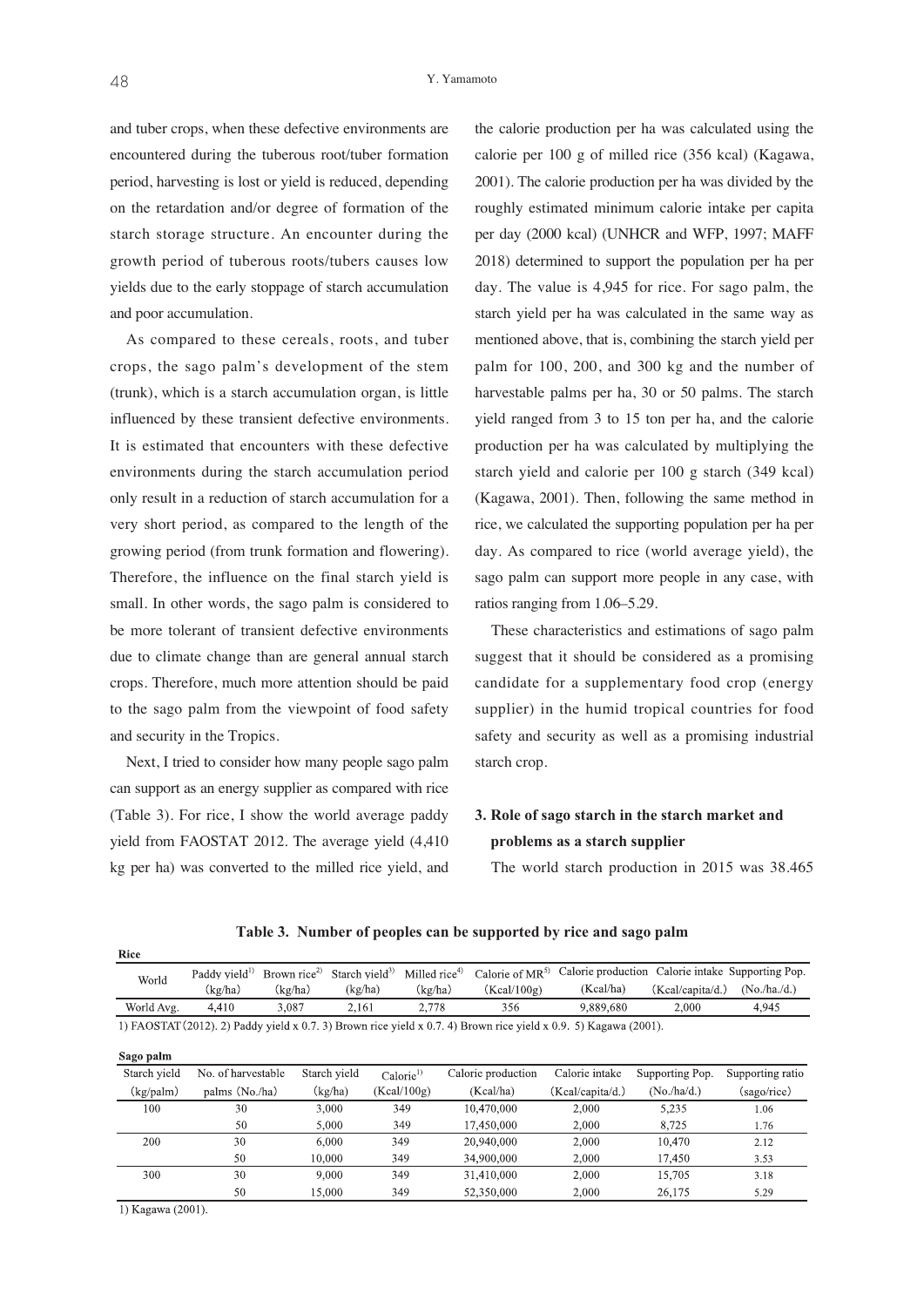million tons. Corn, cassava, potatoes, wheat, and miscellaneous crops, including sago palm starch, contributed 43.8, 22.8, 4.6, 4.3, and 1.9%, respectively, of the total production (Agriculture and Livestock Industries Corporation 2016b) (Table 4). Twenty-one percent of the total starch production was contributed by processed starch. Of these starches, 90% of cassava starch was produced in Asia, especially in Southeast Asian countries such as Thailand, Vietnam, and Indonesia. However, there are worries about stable cassava starch production in Southeast Asia due to unstable meteorological conditions and the risk of outbreak of pests and diseases in the near future. On the other hand, world starch consumption is anticipated to increase at a rate of 2.5–3.5% per year in the medium term and comes to a total of 5.5 million tons from 2014 through 2019 (Agriculture and Livestock Industries Corporation, 2016a) (Table 4). Starch prices for exporting are

60,000 tons of sago starch were produced per year in Malaysia, mostly in Sarawak, and about 20,000 tons were exported to Japan, Singapore, etc. Sago starch is mainly used to produce vermicelli (thin pasta), biscuit, material for saccharification, sodium glutamate, cosmetics, etc. (Agriculture and Livestock Industries Corporation 2012). In Cirebon, Indonesia, there are around 60 sago noodle (*Sohun*) factories that imported 110,000–170,000 tons of sago starch per year from Riau (Yamamoto et al., 2010). In Japan, sago starch is mainly used as a dusting flour for noodles such as *udon*, *ramen*, and *soba* or dumpling skins such as *gyoza* and *shumai* (Kondo, 2015).

As the starch characteristics of sago palm are similar to those of cassava starch, except amylose content and retrogradation (Kainuma, 2015), stable and considerable amounts of starch production with improved quality are essential if sago palm starch is to enter into the global starch market more strongly in the

|                   |        | Consumption (1000t) |                   |                               |        |        |        |                               |
|-------------------|--------|---------------------|-------------------|-------------------------------|--------|--------|--------|-------------------------------|
| Starch            | 2013   | 2014                | 2015              | Fluctuation<br>ratio $(\%)^*$ | 2013   | 2014   | 2015   | Fluctuation<br>ratio $(\%)^*$ |
| Corn              | 16.787 | 16,533              | 16,847<br>(43.8)  | 1.9                           | 16.787 | 16,527 | 16,852 | 2.0                           |
| Tapioca           | 8,443  | 8,801               | 22.8)<br>8,771    | $-0.3$                        | 8,444  | 8,803  | 8,773  | $-0.3$                        |
| Potato            | 1,549  | 1,620               | 1,786<br>(4.6)    | 10.3                          | 1,549  | 1,620  | 1,787  | 10.3                          |
| Wheat             | 1,476  | 1,596               | 1,655<br>(4.3)    | 3.7                           | 1,484  | 1,601  | 1,670  | 4.3                           |
| Others            | 671    | 713                 | (1.9)<br>725      | 1.7                           | 671    | 728    | 737    | 1.2                           |
| Processed         | 7.919  | 7.927               | (21.0)<br>8,092   | 2.1                           | 7.919  | 7,927  | 8,092  | 2.1                           |
| Glue/<br>Adhesive | 545    | 570                 | 590<br>(1.5)      | 3.5                           | 546    | 570    | 590    | 3.6                           |
| Total             | 37,388 | 37,758              | (100.0)<br>38.465 | 1.9                           | 37,399 | 37,776 | 38,500 | 1.9                           |

**Table 4. Changes in starch production and consumption of each kind of starch.**

\*Fluctuation percentage to the previous year.

Source; Agriculture and Livestock Industries Corporation (2016)

higher in the order of processed starch>potato>corn≒ wheat>cassava starch, and the price is greatly affected by the material price as compared with the balance of supply and demand (Agriculture and Livestock Industries Corporation, 2016a).

Sago starch has been mainly produced in Malaysia and Indonesia, but most of it was consumed in their countries of origin, and only a small amount of sago starch was traded internationally. For example, about future. Currently, sago starch has been mainly produced by small-scale factories in Indonesia and Malaysia, and a large-scale sago factory with a sago palm plantation has not completely succeeded. Because of this situation, the quality of sago starch is still variable, as compared with other natural starches. Regarding the starch productivity of the sago palm, natural sago forests in Papua and West Papua States in Indonesia and in Papua New Guinea may have high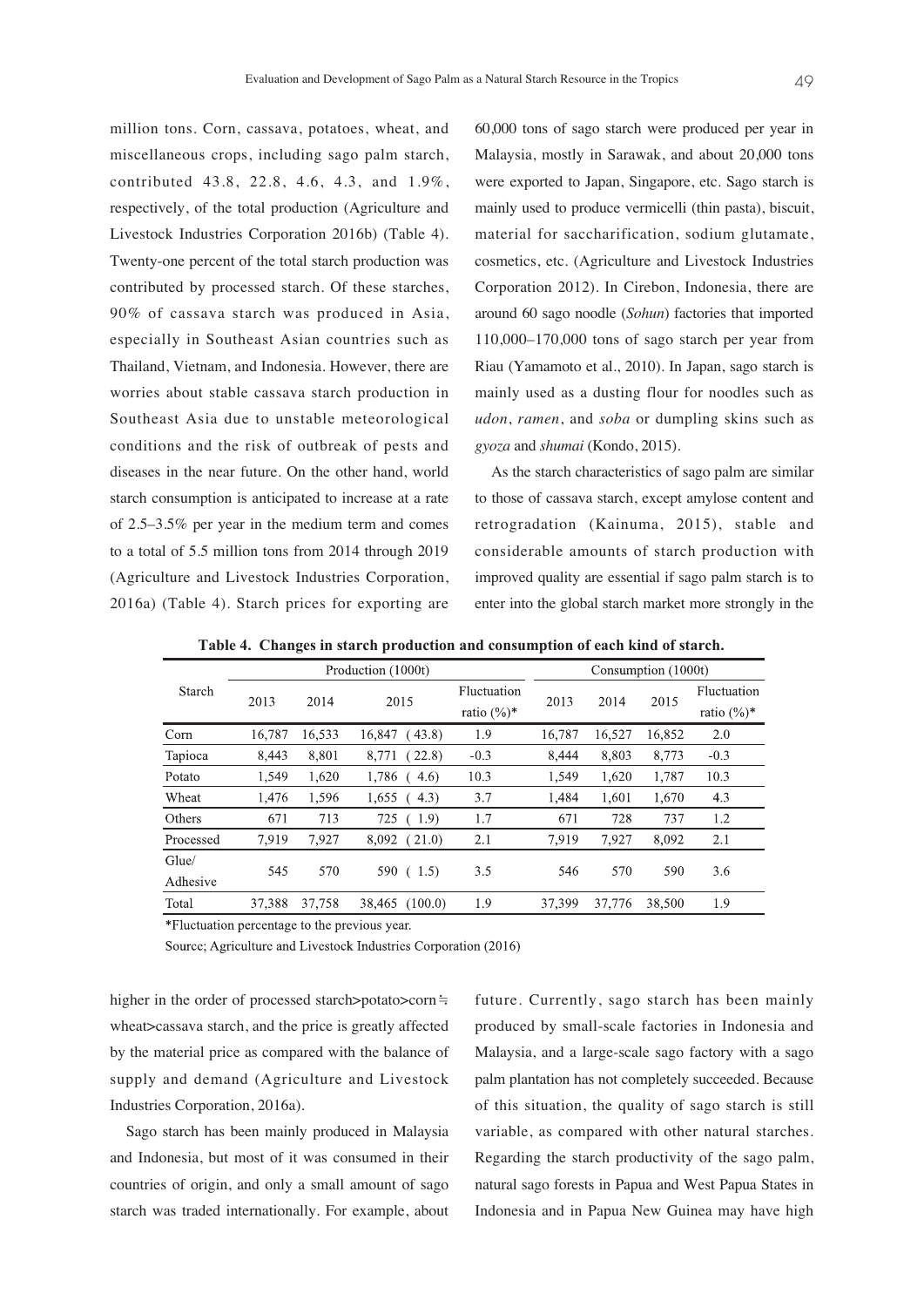potential, but the development of forests to use in starch production has just started in West Papua State, Indonesia. A constant supply of considerable amounts of sago starch with acceptable quality is the only way to gain a place in the global starch market. At the same time, it is essentially necessary to produce sago starch at a price comparable to or lower than that of cassava starch to be able to compete with it as well as with other natural starches.

### **4. What can we do to develop sago palm as a natural starch resource in the Tropics?**

Jong (2015) reviewed changes in sago starch production and utilization in Malaysia and Indonesia from the 1980s to 2015 in the last (12th) International Sago Symposium held in Japan, concluding that the development and industrialization of sago plantations are terribly behind their potential. To overcome this situation, what can we do to help develop the sago palm as a natural starch resource in the Tropics? Concerning this, I would like to propose the following:

First, we must overcome the constraints encountered in the development of sago palm plantations, as well as sago starch production and utilization through involvement with the International Sago Symposium. The contents of both international and domestic sago symposiums/seminars/workshops should be enriched. In symposiums/seminars/workshops, we should have some subcommittees as well as the usual presentations about solving the various problems in relation to specific issues by involving specialists and the stakeholders.

Second, we need to establish an International Sago Research Center to develop research on topics such as the growth environment, genetics, botany and agronomy, starch properties, and the utilization of sago starch. Such a center could standardize plantation development, cultivation techniques, harvesting and processing techniques, and starch quality. Fostering and training a young generation of researchers and technicians should also be carried out by the Center. Taking into consideration various aspects, such as

geographical locations, history of sago palm cultivation and research, and human resources related to sago palms, I would like to recommend Sarawak, Malaysia, as the most appropriate place for the establishment of the International Sago Research Center. I hope that my dream will come true in the future for the development of the sago palm.

#### **References**

Agriculture and Livestock Industries Corporation 2012 Current situation of starch supply and demand of Malaysia.

https://www.alic.go.jp/consumer/starch/index.html

- Agriculture and Livestock Industries Corporation 2016a World trend of starch supply and demand. https://www.alic.go.jp/consumer/starch/index.html
- Agriculture and Livestock Industries Corporation 2016b World trend of starch supply and demand in 2015. Information of sugars and starch (December 2016): 25-35. (in Japanese)
- Ehara, H., M. Matsui and H. Naito 2006 Avoidance mechanism of salt stress in sago palm (*Metroxylon sagu* Rottb.). Japanese Journal of Tropical Agriculture 50: 36–41.
- Ehara, H., H. Shibata, W. Prathumyot, H. Naito and H. Miyake 2008 Absorption and distribution of Na<sup>+</sup>, Cl<sup>-</sup> and some other ions and physiological characteristics of sago palm under salt stress. Tropical Agriculture and Development 52: 7–16.
- FAOSTAT 2012 Data (Production, Crops)

http://www.fao.org/faostat/en/#data

- Flach, M. 1977 Yield potential of the sago palm and its realization. *In*: Sago-'76: Papers of the 1st International Sago Symposium "the Equatorial Swamp as a Natural Resource". (Tan, K. ed.) University of Malaya (Kuala Lumpur) 157–177.
- Flach, M. 1980 Comparative ecology of the main moisture-rich starchy staples. *In*; Sago: The equatorial swamp as a natural resource (Proceedings of the 2nd International Sago Symposium) (Stanton, W. and M. Flach eds.) Martiu Nijhoff (London) 110-127.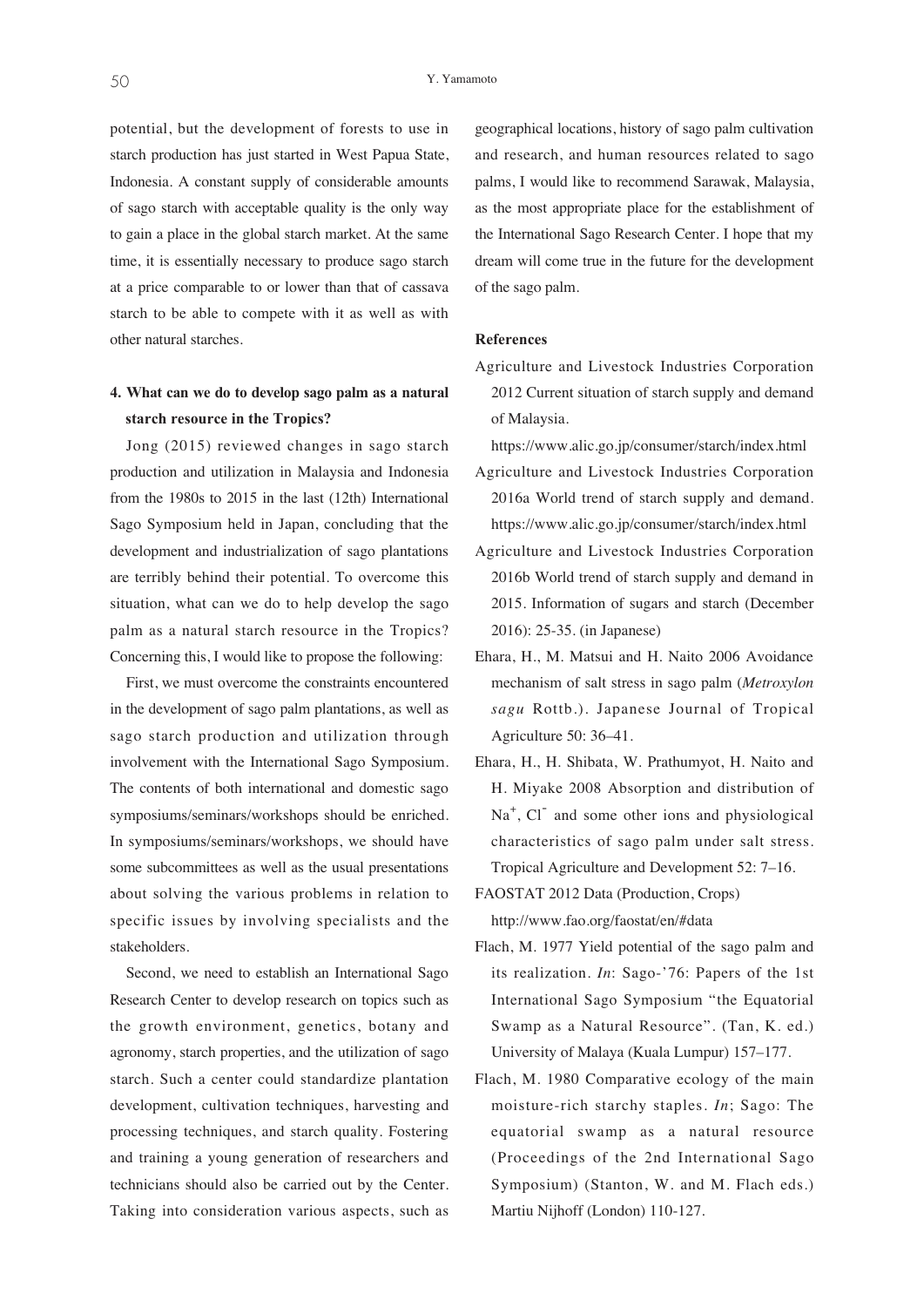- Jong, F. S. 2015 An overview of sago industry development from 1980's to 2015. *In*: The sago supports human and planet welfare: Proceedings of the 12th International Sago Symposium. (Ehara, E., Y. Toyoda, T. Mishima, H. Naito, K. Kakuda and S. Nakamura eds.) The Society of Sago Palm Studies (Tokyo) 16-21.
- Kagawa, Y. 2001 Standard tables of food composition in Japan (5th edition). Jyosieiyoudaigaku Syuppan (Tokyo). (in Japanese) 42.
- Kainuma, K. 2015 Potential use of sago starch. *In*: The Sago Palm (The Society of Sago Palm Studies eds.) Kyoto University Press (Kyoto). 289-295.
- Kondo, T. 2015 Utilization of sago starch. *In*: The Sago Palm (The Society of Sago Palm Studies eds.) Kyoto University Press (Kyoto) 259-264.
- Kueh, H. S., Y. L. Tie, E. Robert, C. M. Ung and Hj. Osman 1991 The feasibility of plantation production of sago (*Metroxylon sagu*) on an organic soil in Sarawak. *In*: Towards Greater Advancement of the Sago Industry in the '90s: Proceedings of the 4th International Sago Symposium. (Ng, T. T., Y. L. Tie and H. S. Kueh eds.) Lee Ming Press (Kuching) 127–136.
- Ministry of Agriculture, Forestry and Fishery, Japan 2018 Estimated amount of energy required and intake per day (MAFF). http://www.maff.go.jp/j/ syokuiku/zissen\_navi/balance/required.html (in Japanese) Accessed 29 January 2019.
- Miyazaki, A., F. S. Jong, Petrus, Y. Yamamoto, T. Yoshida, Y. B. Pasolon, H. Matanubun, F. S. Rembon and J. Limbongan 2006 Starch extraction in several sago palm varieties grown near Jayapura, Papua State, Indonesia. Proceeding of the 15th Conference of the Society of Sago Palm Studies, 9- 12. (in Japanese)
- Nakamura, S., K. Nabeya, and Y. Goto 2015. Stem growth of sago palm from transplantation to trunk elongation stage. *In*: The sago supports human and planet welfare: Proceedings of the 12th International Sago Symposium. (Ehara, E., Y. Toyoda, T. Mishima, H. Naito, K. Kakuda and S. Nakamura eds.) The

Society of Sago Palm Studies (Tokyo) 79-72.

- Nabeya, K., S. Nakamura and Y. Goto 2015. Growth of derivative suckers compared with main stem in sago palm. *In*: The sago supports human and planet welfare: Proceedings of the 12th International Sago Symposium. (Ehara, E., Y. Toyoda, T. Mishima, H. Naito, K. Kakuda and S. Nakamura eds.) The Society of Sago Palm Studies (Tokyo) 63-64.
- Osozawa, K. 1990 Sago palm and sago production in South Sulawesi: Essay on tropical low land development. (in Japanese)
- Rasyad, S. and K. Wasito 1986 The potential of sago palm in Maluku (Indonesia). *In*: Sago-' 85: Proceedings of the 3rd International Sago Symposium (Yamada, N. and K. Kainuma eds.) The Sago Palm Research Fund (Tokyo) 1–6.
- Sasaoka, M. 2006 The meaning of sago palm ownership: A monograph on sago eaters in the highlands of Seram Island. Japanese Journal of Southeast Asian Studies 44: 105–144. (in Japanese)
- Sasaoka, M. 2007 Effect of "sago-based vegeculture" on the forest ladscape: A case study of Munusela village in central Seram, Eastern Indonesia. Sago Palm 15: 16–28. (in Japanese)
- Sato, T., T. Yamaguchi and T. Takamura 1979 Cultivation, harvesting and processing of sago palm. Japanese Journal of Tropical Agriculture 23: 130-136 (in Japanese)
- Schuiling, D. L. 2006 Traditional starch extraction from the trunk of sago palm (*Metroxylon sagu* Rottb.) in West Seram (Maluku, Indonesia). *In*: Sago Palm Development and Utilization: Proceeding of the 8th International Sago Symposium. (Karafir, Y. P., F. S. Jong and V. E. Fere eds.) Universitas Negeri Papua Press (Manokwari) 189–200.
- Sim, E. S. and M. I. Ahmed 1978 Variation of flour yield in the sago palm. Malaysian Agriculture Journal 51: 351–358.
- United Nations High Commissioner for Refugees and World Food 1997 WFP/UNHCR guidelines for estimating food and nutritional needs in